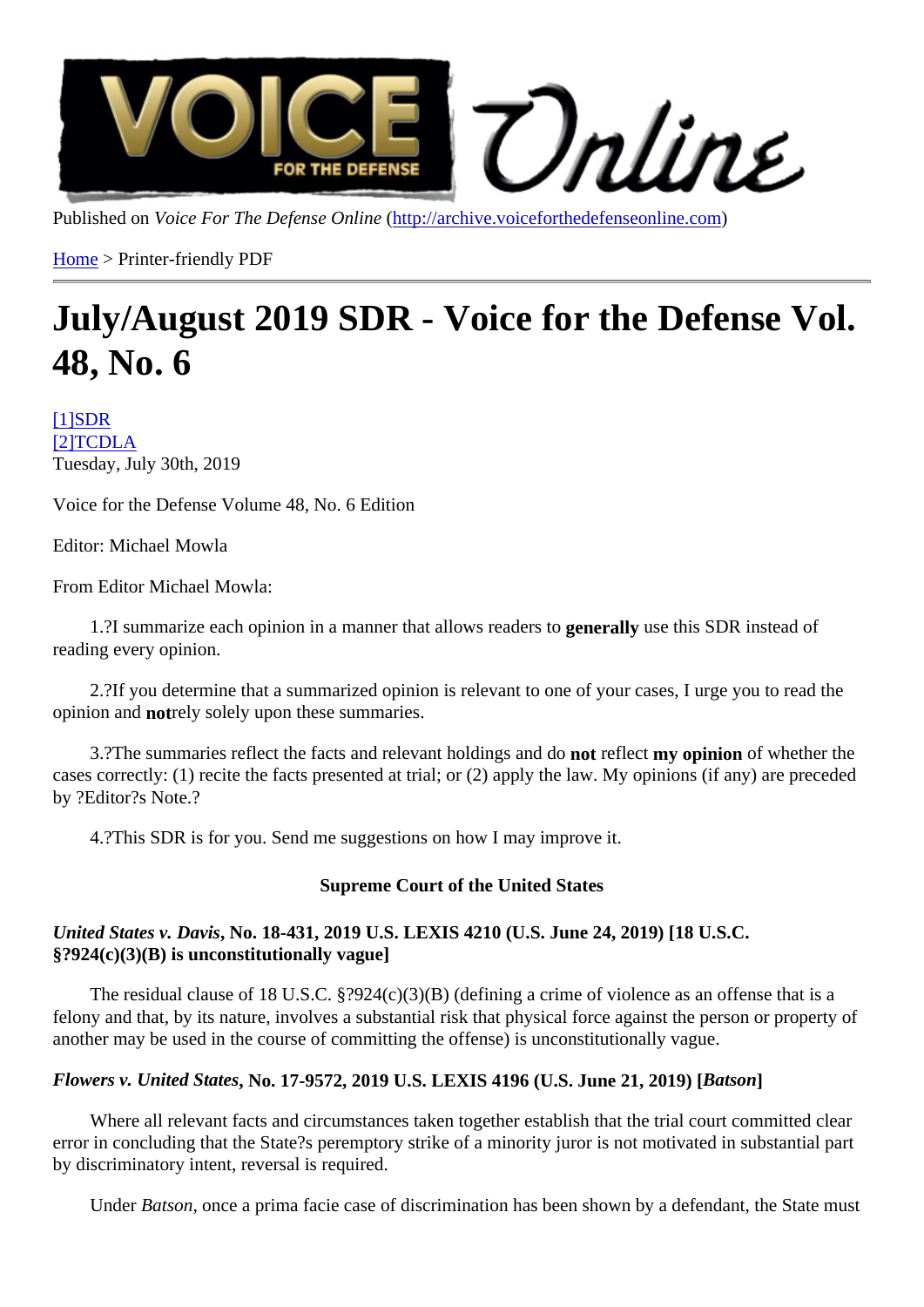provide race-neutral reasons for its peremptory strikes. The trial court must determine whether the prosecutor?s stated reasons were the actual reasons or instead were a pretext for discrimination.

### *Gamble v. United States***, No. 17?646, 2019 U.S. LEXIS 4173 (U.S. June 17, 2019) [Dualsovereignty doctrine]**

 The Double Jeopardy Clause of the Fifth Amendment protects individuals from being twice put in jeopardy ?for the same offence? and not for the same conduct or actions, so the dual-sovereignty rule is not an exception to double jeopardy. An ?offence? is defined by a law, and each law is defined by a sovereign. So where there are two sovereigns, there are two laws, and two ?offences.?

*Editor?s note:* if you enjoy reading long law-review-style articles that are heavy on historical perspectives, including learning about ancient cases heard before the English Court of Chivalry, this opinion is a good read. Otherwise, the holding above is all you need to know.

#### *Mitchell v. Wisconsin***, No. 18-6210, 2019 U.S. LEXIS 4400 (U.S. June 27, 2019) (plurality op.) [A statute authorizing a blood draw from an unconscious motorist provides an exception to the Fourth Amendment warrant requirement]**

 Under *Missouri v. McNeely,* 569 U.S. 141, 149 (2013), the exigent-circumstances exception allows warrantless searches to prevent the imminent destruction of evidence (there is compelling need for official action and no time to secure a warrant). However, the exception does not cover BAC testing of suspects considering that blood-alcohol evidence is always dissipating due to the natural metabolic processes.

 Exigency exists when: (1) BAC evidence is dissipating; and (2) some other factor creates pressing health, safety, or law enforcement needs that would take priority over a warrant application. Both conditions are met when a drunk-driving suspect is unconscious. With such suspects, too, a warrantless blood-draw is lawful.

 A statute authorizing a blood draw from an unconscious motorist provides an exception to the Fourth Amendment warrant requirement

*Editor?s note:* This is a plurality opinion. Under *Marks v. United States,* 430 U.S. 188, 193 (1977): ?[w]hen a fragmented Court decides a case and no single rationale explaining the result enjoys the assent of five Justices, ?the holding of the Court may be viewed as that position taken by those Members who concurred in the judgments on the narrowest grounds ?? So for example in *Pennsylvania v. Muniz,* 496 U.S. 582 (1990) (Miranda issue): Four justices agreed on the ?majority? opinion, and five justices agreed on a single rationale explaining the result. Plurality opinions are generally not binding in Texas:

- *Cooper v. State,* 67 S.W.3d 221, 224 (Tex.Crim.App. 2002): a plurality opinion has limited or no precedential value.
- *Vernon v. State,* 841 S.W.2d 407, 410 (Tex.Crim.App. 1992): a plurality opinion does not have ?significant precedential value.?
- *State v. Hardy,* 963 S.W.2d 516, 519 (Tex.Crim.App. 1997): ?we may look to ?plurality? opinions for their persuasive value.?
- *Pearson v. State,* 994 S.W.2d 176, 177 n.3 (Tex.Crim.App. 1999): plurality opinions are not binding precedent.

## *Quarles v. United States***, No. 17-778, 2019 U.S. LEXIS 4027 (U.S. June 10, 2019) [ACCA and remaining-in burglary]**

 Under the Armed Career Criminal Act (ACCA), 18 U.S.C. §?924(e), a 15-year minimum sentence applies to a felon who unlawfully possesses a firearm and has 3 prior convictions for a serious drug offense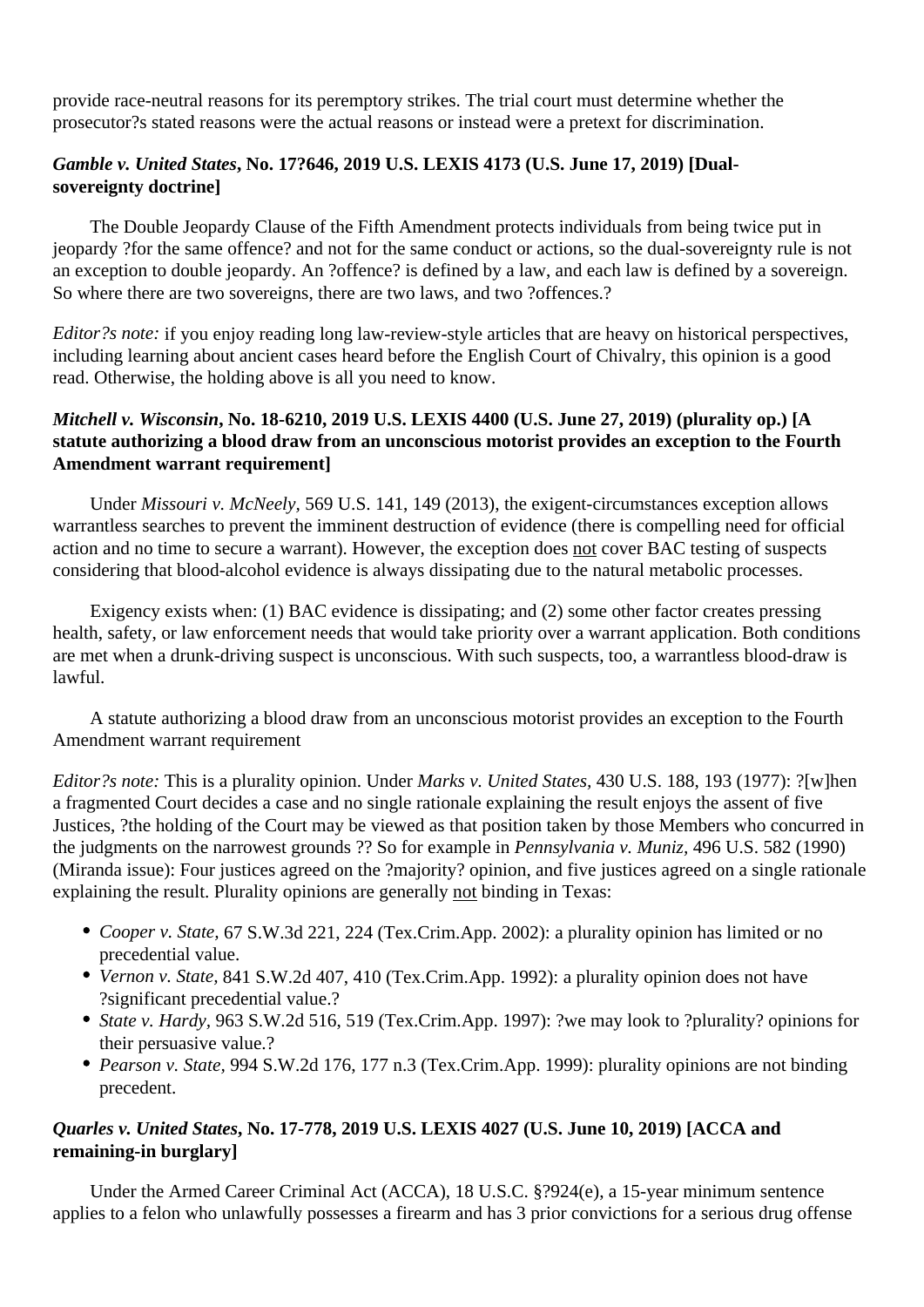or violent felony, which includes burglary. Per *Taylor v. United States,* 495 U.S. 575, the generic term ?burglary? means ?unlawful or unprivileged entry into, or remaining in, a building or structure, with intent to commit a crime.?

 For purposes of the ACCA ?violent felony? prerequisite, ?remaining-in? burglary occurs when a person forms the intent to commit a crime at any time while unlawfully remaining in a building or structure.

### *Rehaif v. United States***, No. 17-9560, 2019 U.S. LEXIS 4199 (U.S. June 21, 2019) [18 U.S.C. §?924(a)(2) and 18 U.S.C. §?922(g)]**

 Under *Staples v. United States,* 511 U.S. 600, 605 (1994), and *United States v. X-Citement Video, Inc.,* 513 U.S. 64, 72 (1994), whether a statute requires the Government to prove the defendant acted knowingly is a question of congressional intent. In determining such intent, there is a presumption that Congress intends to require a defendant to possess a culpable mental state regarding each elements of the offense that criminalize otherwise innocent conduct even if Congress does not specify any scienter in the statute.

 ?Knowingly? applies both to the defendant?s conduct and to the defendant?s status. To convict under 18 U.S.C. §?924(a)(2) for violating 18 U.S.C. §?922(g), the Government must show that the defendant knew he possessed a firearm and also that he knew he had the relevant status when he possessed it.

#### **United States Court of Appeals for the Fifth Circuit**

#### *United States v. Jones***, No. 18-10590, 2019 U.S. App. LEXIS 18628 (5th Cir. June 21, 2019) (designated for publication) [Enhancement under U.S.S.G. §?2K2.1(b)(4)]**

Under U.S.S.G. §?2K2.1(b)(4), a four-level enhancement is added to the base offense level if a firearm had an altered or oblit-erated serial number. U.S.S.G. §?2K2.1(b)(4) applies when a serial number on the frame is obliterated even if serial numbers on other components of the firearm remain unaltered. This rule ?may serve as a deterrent to tampering even when incomplete.? Further, this single-obliteration rule could facilitate tracking each component that bears a serial number given that various parts of firearms may be severable.

 A firearm?s serial number is ?altered or obliterated? when it is materially changed in a way that makes accurate information less accessible.

#### *United States v. Perez-Mateo***, No. 18-40768, 2019 U.S. App. LEXIS 17300 (5th Cir. June 10, 2019) (designated for publication) [Plain error and criminal history score calculation under U.S.S.G. §?4A1.2]**

 When the defendant does not object to error before the district court, plain error review applies. Under Fed. Rule Crim. Proc. 52(b), a court of appeals may consider errors that are plain and affect substantial rights even though they are raised for the first time on appeal. Under *Molina-Martinez v. United States,* 136 S.Ct. 1338 (2016), and *United States v. Olano,* 507 U.S. 725 (1993), these conditions must be met before a court may consider plain error: (1) error that has not been intentionally relinquished or abandoned; (2) the error must be plain (clear or obvious); (3) the error must have affected the defendant?s substantial rights, which requires the defendant to show a reasonable probability that but for the error, the outcome of the proceeding would have been different; and (4) the error seriously affects the fairness, integrity, or public reputation of judicial proceedings.

 Under *Rosales-Mireles v. United States,* 138 S.Ct. 1897, 1907 (2018), a U.S.S.G. error that satisfies the first three *Olano* factors ordinarily also satisfies the fourth and warrants relief under Rule 52(b) because such plain error usually establishes a reasonable probability that a defendant will serve a sentence that is more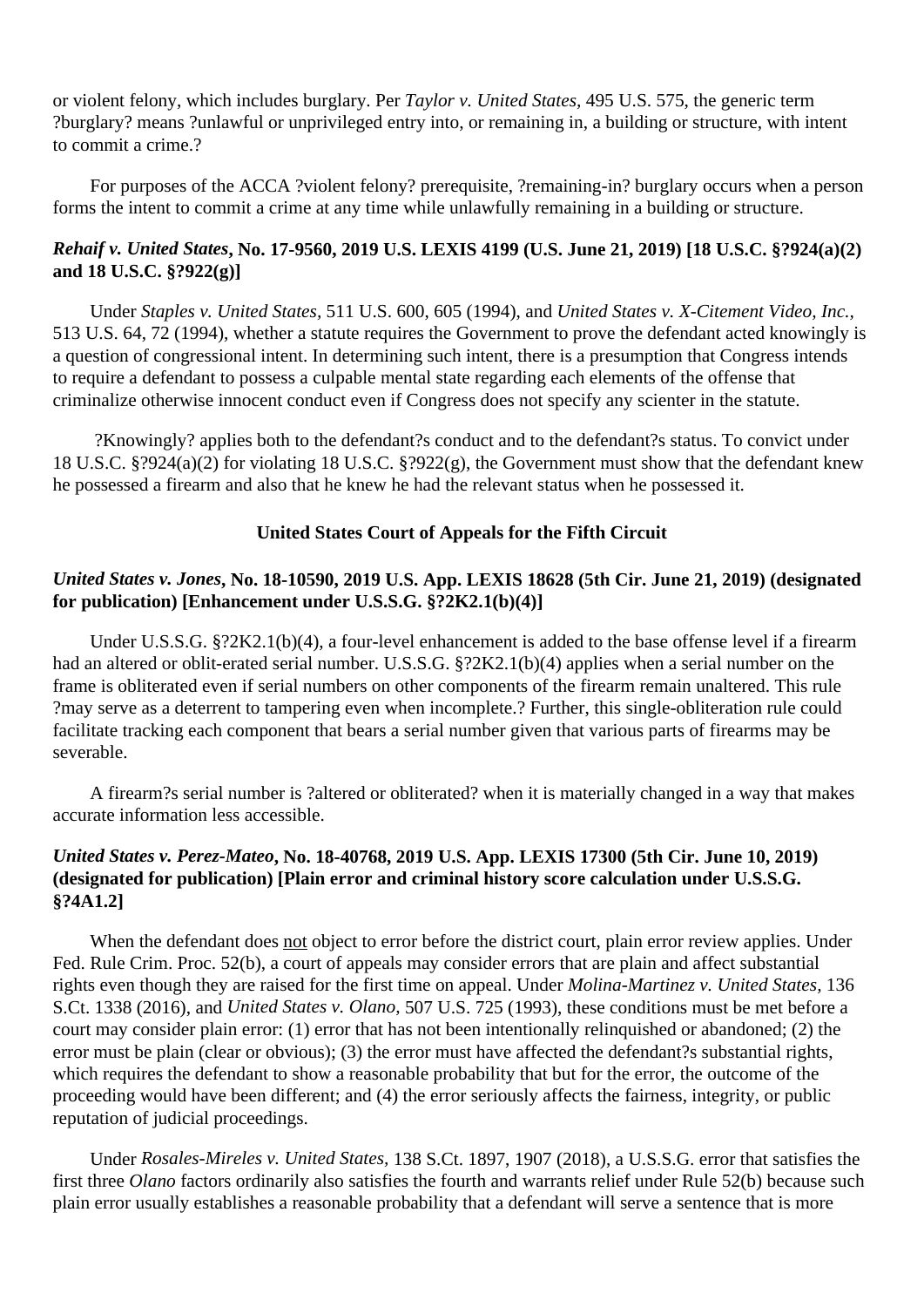than necessary to fulfill the purposes of incarceration. Additional factors favoring correction are: (1) resentencing is relatively easy; and (2) U.S.S.G. miscalculations result from judicial error rather than a defendant?s strategy. Where the record is silent as to what the district court might have done had it considered the correct U.S.S.G. range, the district court?s reliance on an incorrect range in most instances will suffice to show an effect on the defendant?s substantial rights.

 Under U.S.S.G. §?4A1.2, which governs whether prior sentences count for criminal history purposes, a prior sentence of imprisonment exceeding a year and a month is counted if it: (1) was imposed within 15 years of committing the present offense, or (2) resulted in the defendant being incarcerated during any part of the 15-year period. Other prior sentences imposed within 10 years of committing the present offense is counted. Any other prior sentence is not counted.

#### *United States v. Vinagre-Hernandez***, No. 18-50402, 2019 U.S. App. LEXIS 17193 (5th Cir. June 7, 2019) (designated for publication) [18 U.S.C. §?3161(b), speedy trial in federal cases]**

 Under 18 U.S.C. §?3161(b), the Speedy Trial Act, any indictment charging an individual with an offense shall be filed within 30 days from the date on which the individual was arrested or served with a summons in connection with such charges. Certain periods are excluded from the calculation of the 30 days, including delay resulting from pretrial motions, from the filing of the motion through the conclusion of the hearing on, or other prompt disposition of, such motion. The Act does not lay out a method for computing time, so under Fed. Rule Crim. Proc. 45 (computing time periods in any statute that does not specify a method of computing time), the day of the event that triggers the period is not counted, but the last day of the period is counted, but if the last day is a Saturday, Sunday, or legal holiday, the period runs until the end of the next day that is not a Saturday, Sunday, or legal holiday.

*Editor?s note:* I summarize only the speedy trial issue. The other issues either have been covered recently or are not relevant for this SDR.

#### **Texas Court of Criminal Appeals**

### *Colone v. State***, No. AP-77,073, 2019 Tex.Crim.App. LEXIS 445 (Tex.Crim.App. May 8, 2019) (designated for publication) [change of venue]**

 *Editor?s note:* I summarize only the change-of-venue issue. The other issues either have been covered recently or are not relevant for this SDR.

- The effect of a change of venue is to remove the cause absolutely from the jurisdiction of the court awarding the change and to confer to the court to which removal is had with the same jurisdiction held by the court of original venue.
- A trial court could rescind an order changing venue where no steps had been taken to carry out or to comply with the or-der changing venue and the record reflects that the order was improperly entered.
- Under Tex. Code Crim. Proc. Art. 31.03(a)(1) (2019), a change of venue may be granted in any felony case on the written motion of the defendant, supported by his own affidavit and the affidavit of at least two credible persons, residents of the county where the prosecution is instituted, for either of the following causes, the truth and sufficiency of which the court shall determine that there: (1) exists in the county where the prosecution is commenced so great a prejudice against him that he cannot obtain a fair and impartial trial; and (2) is a dangerous combination against him instigated by influential persons, by reason of which he cannot expect a fair trial.
- An order changing venue to a county beyond an adjoining dis-trict shall be grounds for reversal if upon timely contest by defendant the record of the contest affirmatively shows that any county in his own and the adjoining district is not subject to the same conditions which required the transfer. Widespread publicity alone is not inherently prejudicial. News stories that are accurate and objective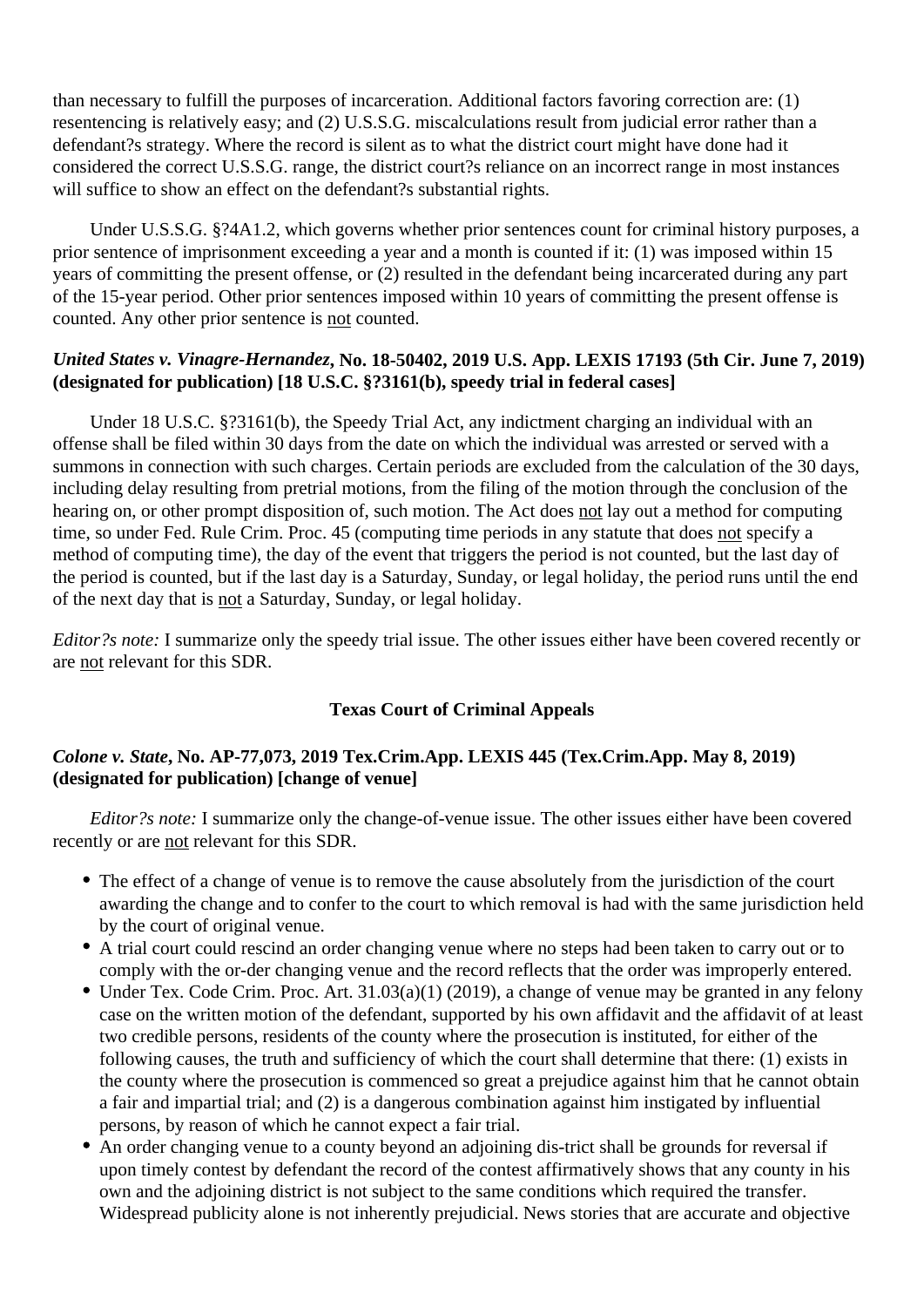are generally not considered to be prejudicial or inflammatory.

- A trial court may use the jury selection process to help gauge the community climate.
- A trial court?s ruling on a motion for change of venue is reviewed for abuse of discretion.

#### *Fisk v. State***, No. PD-1360-17, 2019 Tex.Crim.App. LEXIS 541 (Tex.Crim.App. June 5, 2019) (designated for publication) [whether the elements of an offense under the laws of another state are substantially similar to the elements of a Texas offense]**

 To determine whether the elements of an offense under the laws of another state are substantially similar to the elements of a Texas offense, there must be only a high degree of likeness between the offense but they may be less than identical.

 Elements of sodomy with a child under UCMJ Art. 125 are substantially similar to the elements of sexual assault as defined by the Tex. Penal Code.

#### *Hyland v. State***, No. PD-0438-18, 2019 Tex.Crim.App. LEXIS 542 (Tex.Crim.App. June 5, 2019) (designated for publication) [***Franks v. Delaware* **in intoxication cases]**

 Probable cause exists when reasonably trustworthy facts and circumstances within the knowledge of the officer on the scene would lead a man of reasonable prudence to believe that the instrumentality of or evidence pertaining to a crime will be found.

 In determining whether probable cause exists to support the issuance of a search warrant, the magistrate to whom the probable cause affidavit is presented is confined to considering the four corners of the search warrant affidavit as well as to logical inferences the magistrate might draw based on the facts contained in the affidavit.

 Generally, a reviewing court applies a presumption of validity regarding a magistrate?s determination that a search warrant affidavit supports a finding of probable cause. When reviewing a magistrate?s probablecause determination, a reviewing court must ordinarily view the magistrate?s decision to issue the warrant with great deference and must uphold the decision so long as the magistrate had a substantial basis for his finding.

 Under *Franks v. Delaware,* 438 U.S. 154, 171?172 (1978), the presumption of validity regarding the magistrate?s probable-cause determination may be overcome if the defendant can show the presence of false statements in the search-warrant affidavit that were made deliberately or with reckless disregard for truth. Such statements must be purged from the affidavit and it is up to the judge to determine whether probable cause exists absent the excised statements.

 Under *McClintock v. State,* 444 S.W.3d 15, 19 (Tex.Crim.App. 2014), after statements have been purged from an affidavit under *Franks,* the reviewing court should not give deference to the magistrate?s initial probable-cause determination and should abandon the substantial-basis analysis because the court is now examining a new, different affidavit. The question is the same as it would be for a magistrate conducting an initial review of a search-warrant affidavit: whether the remaining statements in the affidavit establish probable cause. Reviewing courts are still required to read the purged affidavit in accordance with *Illinois v. Gates* and must undertake a totality-of-the-circumstances approach. *State v. Le,* 463 S.W.3d 872, 877 (Tex.Crim.App. 2015). The standard is not a heightened probable-cause standard.

#### **Texas Courts of Appeals**

*Martin v. State***, No. 02-18-00333-CR, 2019 Tex. App. LEXIS 4011 (Tex.App.?Fort Worth May 16, 2019) [Fireman?s knowledge of plain view contraband imputes to police]**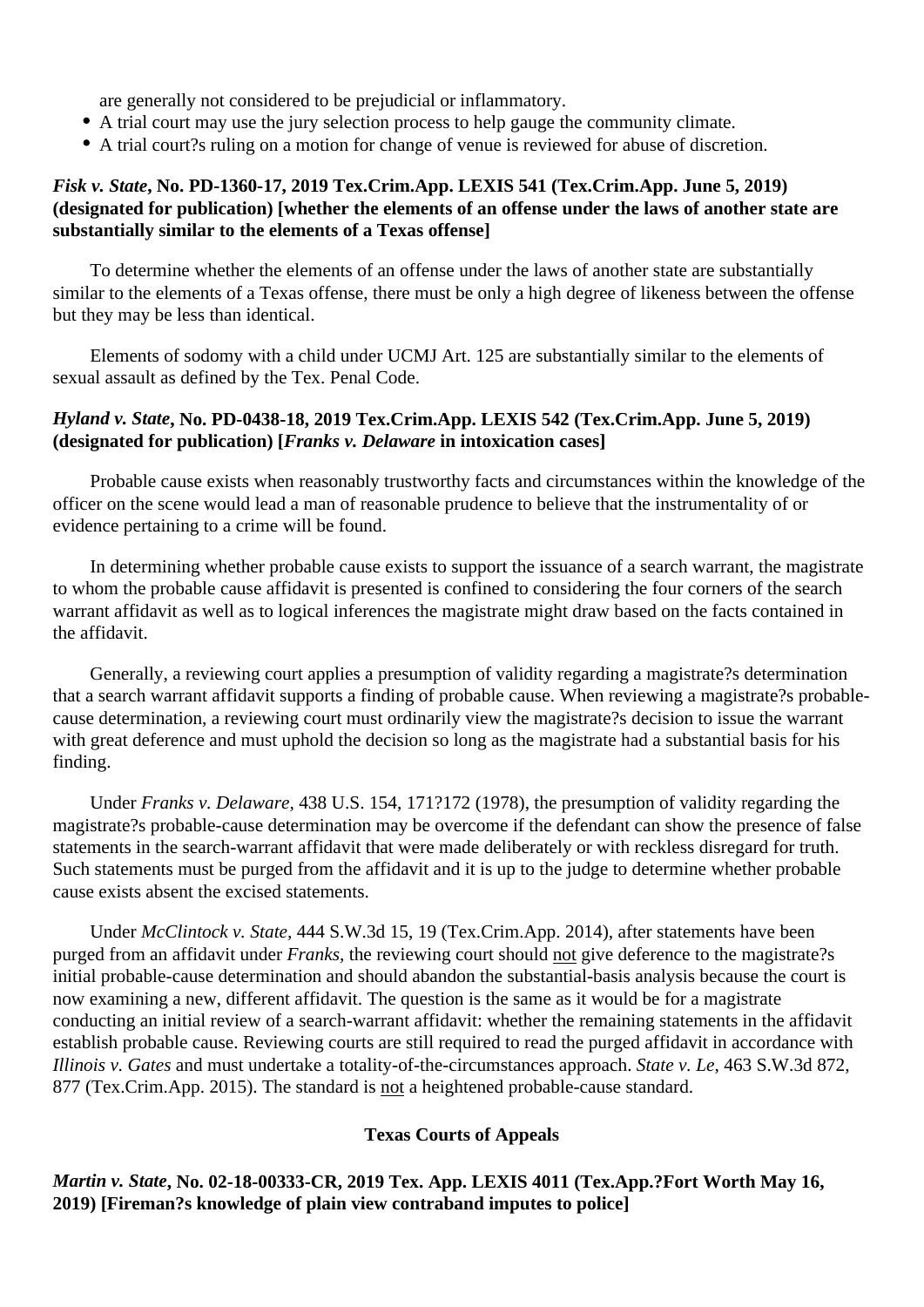Under *Crain v. State,* 315 S.W.3d 43, 48 (Tex.Crim.App. 2010), *Carmouche v. State,* 10 S.W.3d 323, 327 (Tex.Crim.App. 2000), and *Guzman v. State,* 955 S.W.2d 85, 89 (Tex.Crim.App. 1997), a ruling on an MTS is reviewed under a bifurcated standard of review: almost total deference to the trial court?s determination of historical facts that turn on credibility and demeanor, de novo on other application-of-lawto-fact issues, nearly total deference to application-of-law-to-fact questions (mixed questions of law and fact) if their resolution turns on an evaluation of credibility and demeanor, and de novo on mixed questions of law and fact if their resolution does not turn on an evaluation of credibility and demeanor. Under *Osbourn v. State,* 92 S.W.3d 531, 538 (Tex.Crim.App. 2002), and *State v. Garcia-Cantu,* 253 S.W.3d 236, 241 (Tex.Crim.App. 2008), the trial court?s decision must be affirmed if it is correct on any theory of law that finds support in the record.

 A warrantless police entry into fire-damaged property is presumptively unreasonable unless it falls within the scope of an exceptions to the warrant requirement unless the fire is so devastating that no reasonable privacy interests remain in the ash and ruins.

 Under *Payton v. New York,* 445 U.S. 573, 590 (1980), absent exigent circumstances, law enforcement may not enter a home without a warrant.

 Exigent circumstances created by a fire are not extinguished the moment the fire is put out but continue for a reasonable time after the fire has been extinguished to allow fire officials to fulfill their duties, including making sure the fire will not rekindle and investigating the cause of the fire. The determination of ?reasonable time to investigate? varies with the circumstances of a fire.

 Under *Michigan v. Clifford,* 464 U.S. 287, 294 (1984), if evidence of criminal activity is discovered by firefighters during a lawful search under exigent circumstances, firefighters may seize it under the plainview doctrine.

 Under *State v. Betts,* 397 S.W.3d 198, 206 (Tex.Crim.App. 2013), the requirements for seizure of an object in plain view are: (1) law enforcement must lawfully be where the object can be plainly viewed; (2) the incriminating character of the object in plain view must be immediately apparent; and (3) the officials must have the right to access the object.

 Law enforcement officers may enter premises to seize contraband that was found in plain view by firefighters or other emergency personnel if the exigency is continuing and the emergency personnel are still lawfully present.

 Where a lawful intrusion by a firefighter has occurred and the firefighter observed contraband in plain view, the invasion of privacy is not increased by allowing an officer to enter the resi-dence without a warrant and observe or seize the contraband.

 Police officers often fill many roles, including paramedic, so-cial worker, and fire investigator. When those roles overlap the role of criminal investigator, it is not unreasonable to allow officers ?to step into the shoes of? the firefighter to observe and to seize the contraband without first obtaining a warrant. Allowing this limited entry by an officer constitutes no greater intrusion upon the defendant?s privacy interest than does a firefighter?s entry.

#### *State v. Wood***, No. 03-18-00839-CR, 2019 Tex. App. LEXIS 4215 (Tex.App.?Austin May 23, 2019) (designated for publication) [Littering under Tex. Health & Safety Code §?365.012 as reasonable suspicion for a traffic stop]**

 Under Tex. Health & Safety Code §?365.012(a), a person com-mits an offense if the person disposes or allows or permits the disposal of litter at a place that is not an approved solid waste site, including a place on or within 300 feet of a public highway regardless of whether that litter causes a fire.